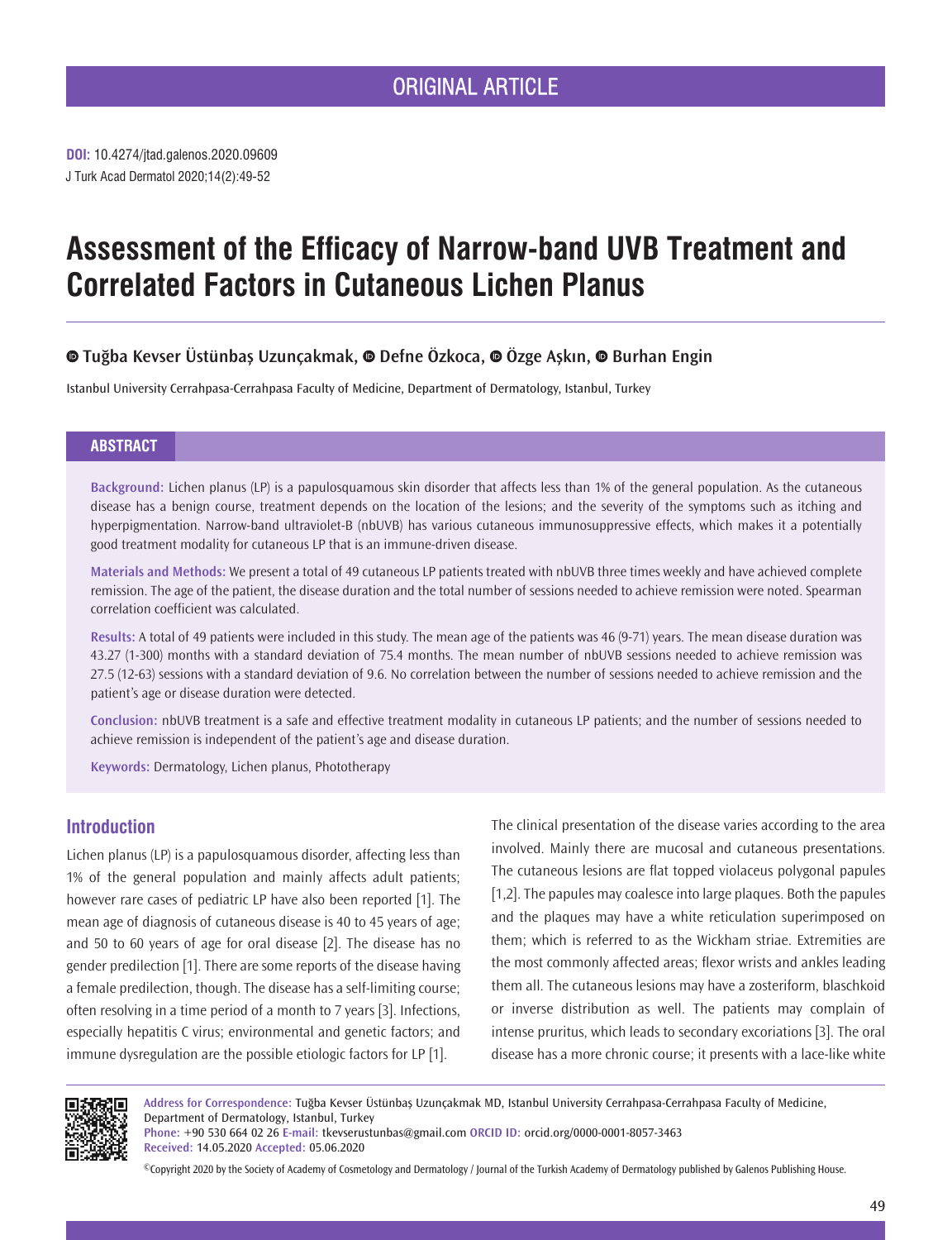reticulation most commonly symmetrically located on the buccal mucosa. Erosions and ulcerations may occur [2]. The disease may involve the hair follicles, as lichen pilanopilaris, and the nail unit as well [4].

As the cutaneous disease has a benign course, treatment depends on the location of the lesions; and the severity of the symptoms such as itching and hyperpigmentation. The mucosal disease, instead, has a more chronic course and should be treated due to the risk of squamous cell cancer arising within it. The first line treatment modality for cutaneous lesions is high potency topical corticosteroids [2]. Other treatment modalities used for cutaneous LP, especially for more wide-spread disease, are systemic corticosteroids, acitretine, sulfasalazine, griseofulvin, hydroxychloroquine and narrow-band ultraviolet-B (nbUVB) [5,6]. The treatment of mucosal lesions is beyond the scope of this article.

nbUVB is a phototherapy modality in which a light of 310 to 315 nm wavelength is emitted from a light source; the most commonly used wavelength being 312 nm. The nbUVB has inhibitory effects on the Langerhans cells along with inducing anti-inflammatory effects via Intracellular Adhesion Molecule 1 suppression. nbUVB is unique for its selective wavelength and fewer side effects; and it can even be used safely in children and in pregnant women [7]. nbUVB has been proven to be efficacious in the treatment of cutaneous LP. The previously used treatment protocols had an average energy of 9-17 J/cm2 and nbUVB was applied three to four times weekly [7,8,9,10,11]. The total number of treatment sessions needed was found to be independent of age and disease duration [9,11]. This study aims at determining the correlation between the patient's age and the total number of treatment sessions needed to achieve remission; and between the disease duration and the total number of treatment sessions needed to achieve remission, in a larger study group.

#### **Patients and Methods**

This is a retrospective study evaluating the relationship between total number of nbUVB treatment sessions needed to achieve remission, with the disease duration and the age of the patient, in cutaneous LP patients. The patient files of the cutaneous LP patients who received nbUVB treatment at the Phototherapy Outpatient Unit of our department between the January 2018

and January 2020, were analyzed. Only the patients who have achieved complete remission were included in this study: a total of 49 patients. The following parameters were noted from the files: age at the time of treatment (in years), the disease duration (in months) and the total number of sessions needed to achieve remission. The nbUVB treatment protocol for all patients was as follows: a starting dose of 0.30 J with a 15% dose increment every 2 sessions, three sessions per week. The patients wore protective gear for the ocular and genital areas.The nbUVB device that was used is Waldmann W- UV 7002. Topical mouisturizers and topical medium-potency corticosteroids were offered to the patients. Relapse and recurrence rates were not analyzed in this study. The approval of Istanbul University Cerrahpasa-Cerrahpasa Faculty of Medicine Ethics Committee was obtained before the study was initiated. Patient consent was taken from all patients before the phototherapy.

#### **Statistical Analysis**

SPSS was used for statistical analysis. Non-parametric tests were performed since the data did not show a normal distribution. Spearman correlation coefficient was calculated.

#### **Results**

A total of 49 patients were included in this study. The mean age of the patients was 46 years with a standard deviation of 13.6; the oldest patient was 71 years old and the youngest patient was 9 years old. The mean disease duration was 43.27 months with a standard deviation of 75.4 months; the shortest disease duration was 1 month and the longest was 300 months. The mean number of nbUVB sessions needed to achieve remission was 27.5 sessions with a standard deviation of 9.6; the minimum number of sessions was 12 and the maximum was 63. The data did not show a normal distribution pattern. The descriptives of the data is summarized in Table 1.

The Spearman correlation coefficient between the age of the patient and the number of sessions to achieve remission was calculated as -0.158. The Spearman correlation coefficient between the disease duration and the number of sessions needed to achieve remission was -0.270. Both of the relationships were statistically insignificant. Thus, there is no correlation between the number of sessions needed to achieve remission and the patient's age or disease duration.

| Table 1. Descriptives of the data              |       |                           |                |         |  |  |  |
|------------------------------------------------|-------|---------------------------|----------------|---------|--|--|--|
|                                                | Mean  | <b>Standard deviation</b> | <b>Minimum</b> | Maximum |  |  |  |
| Age (years)                                    | -46   | 13.6                      |                | Q       |  |  |  |
| Disease duration (months)                      | 43.37 | 75.4                      |                | 300     |  |  |  |
| Number of sessions needed to achieve remission | 27.5  | 9.6                       |                | 63      |  |  |  |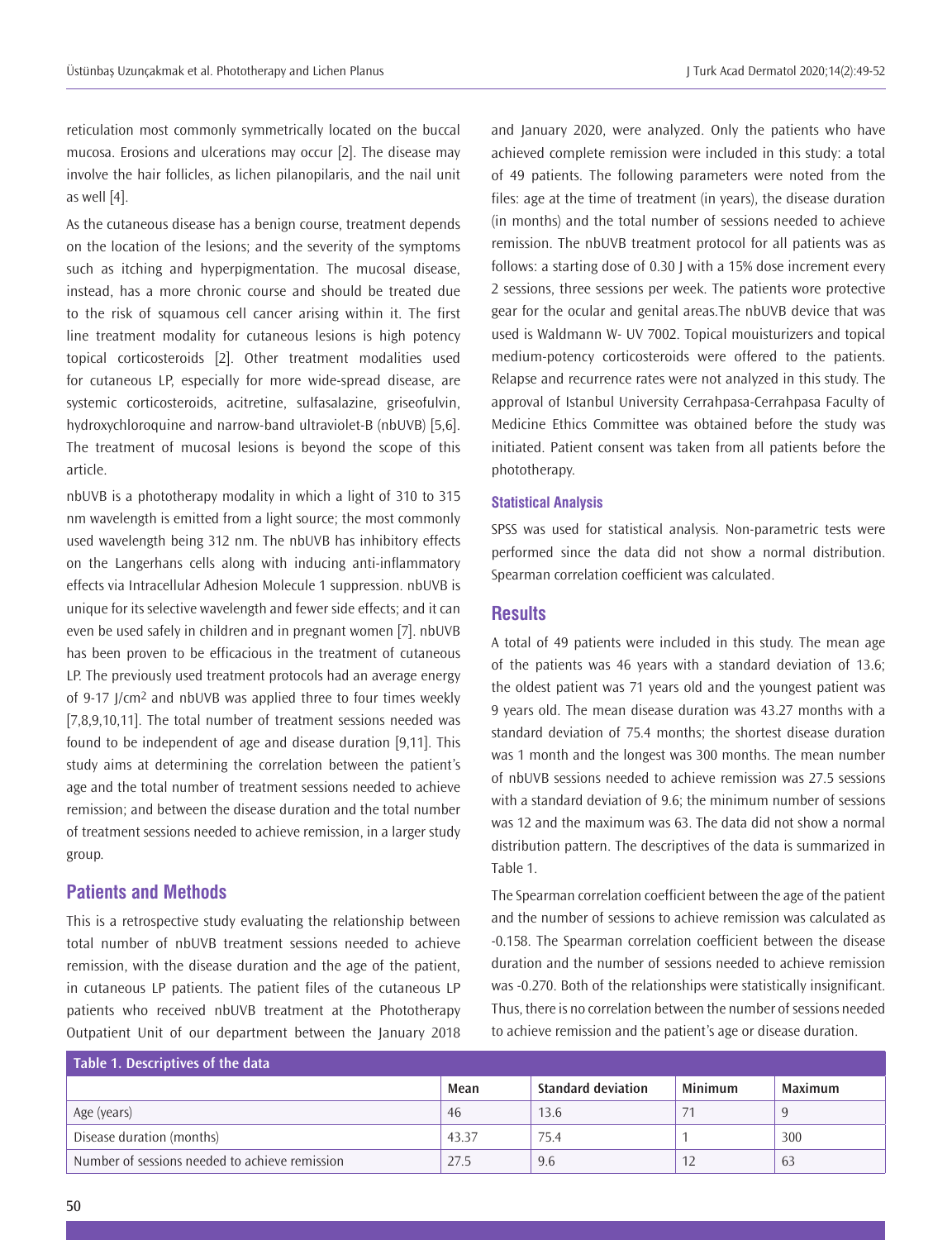# **Discussion**

Epidermal cell destruction orchestrated by T-lymphocytes is the underlying pathogenetic mechanism for LP [10]. nbUVB has various cutaneous immunosuppressive effects, which makes it a potentially good treatment modality for cutaneous LP that is an immunedriven disease. nbUVB decreases the number of Langerhans cells in the epidermis; increases the production of anti-inflammatory cytokines, prostanoids and neuropeptides from the keratinocytes: interleukin-10, alpha-melanocyte stimulating hormone and prostaglandin E2; increases the expression of interleukin-1 receptor-2; suppresses the neurophils and decreases Intracellular Adhesion Molecule 1 [12].

Taneja and Taylor [10] were the first to report the efficacy of nbUVB treatment in cutaneous LP patients. A year later, Saricaoğlu et al. [8] studied the efficacy of nbUVB in 10 cutaneous LP patients. In their study, 50% of the patients achieved remission at the end of the 30<sup>th</sup> treatment session; and 80% achieved remission by the end of the study. They also concluded that nbUVB was effective in the treatment of cutaneous LP; and that nbUVB was safer than psoralen-UVA treatment and the cumulative UV dose was lower in nbUVB.

Iraji et al. [7] compared the efficacy of nbUVB in disseminated cutaneous LP to systemic corticosteroids. A total of 46 patients, who had at least 20% body surface area involvement and had pruritus resistant to oral anti-histaminic drugs, were divided into two groups: the first group received nbUVB three times weekly for 6 weeks at a maximum dose of 9 J/cm2; and the second group received oral prednisolone 0.3 mg/kg/day for 6 weeks. nbUVB was found to be more effective than systemic corticosteroids in the treatment of disseminated cutaneous LP. Furthermore, it serves a good treatment alternative in patients for whom systemic corticosteroids or other immunosuppressive drugs are contraindicated.

There are two previous studies in the literature which have studied the parameters that might affect the treatment response of LP to

nbUVB. Habib et al. [11] conducted a study on twenty patients. They found that the average number of sessions required for remission was 30; which is close to our result of 27.5. They also concluded that the required session number was independent of patient's gender, skin phototype, disease duration and patient's age. Pavlotsky et al. [9] investigated the effect of gender, age, phototype, disease duration, previously used treatment modalities and comorbid diseases on the treatment response and the cumulative exposure dose in 43 cutaneous LP patients who were treated with nbUVB. They concluded that the complete response rate and the cumulative exposure dose, thus the total number of treatment sessions required to achieve remission, were independent of all the parameters that were mentioned above. Similar to Habib et al. [11] and Pavlotsky et al. [9], we also report that the total number of treatment sessions required to achieve remission is independent of the patient's age and the disease duration. Moreover, our sample size (49) was greater than Habib et al. [11] and Pavlotsky et al. [9] (Table 2).

### **Conclusion**

nbUVB treatment is a safe and effective treatment modality in cutaneous LP patients. This study evaluated the effect of patient's age and disease duration on the total number of treatment sessions needed for complete remission. The number of sessions needed is independent of the patient's age and disease duration.

#### **Ethics**

**Ethics Committee Approval:** The approval of Istanbul University Cerrahpasa-Cerrahpasa Faculty of Medicine Ethics Committee was obtained before the study was initiated (decision no: A-05, date: 27.05.2020).

**Informed Consent:** Patient consent was taken from all patients before the phototherapy.

**Peer-review:** Internally peer-reviewed.

| Table 2. Efficacy of narrow-band OVB in fiction planus |      |                       |                                      |                                                                                                                                                                               |  |
|--------------------------------------------------------|------|-----------------------|--------------------------------------|-------------------------------------------------------------------------------------------------------------------------------------------------------------------------------|--|
| <b>Authors</b>                                         | Year | Number of<br>patients | Maximum dose<br>(J/cm <sup>2</sup> ) | <b>Conclusions</b>                                                                                                                                                            |  |
| Taneja and Taylor [10]                                 | 2002 | 5.                    | Not mentioned                        | nbUVB is a treatment alternative for generalized cutaneous LP                                                                                                                 |  |
| Saricaoğlu et al. [8]                                  | 2003 | 10                    | 17                                   | nbUVB is a treatment alternative for generalized cutaneous LP                                                                                                                 |  |
| Habib et al. [11]                                      | 2005 | 20                    | Not mentioned                        | nbUVB is efficacious in the treatment of generalized cutaneous LP;<br>skin phototype, gender, age and disease duration do not influence the<br>treatment response             |  |
| Pavlotsky et al. [9]                                   | 2007 | 43                    | 11                                   | The treatment response of generalized cutaneous LP is independent<br>of gender, age, skin phototype, disease duration, previous treatment<br>modalities and comorbid diseases |  |
| Iraji et al. $[7]$                                     | 2011 | 46                    | 9                                    | nbUVB is more efficacious than systemic corticosteroids in the treatment<br>of generalized cutaneous LP ( $p=0.008$ )                                                         |  |
|                                                        |      |                       |                                      |                                                                                                                                                                               |  |

**Table 2. Efficacy of narrow-band UVB in lichen planus**

LP: Lichen planus, nbUVB: Narrow-band ultraviolet-B